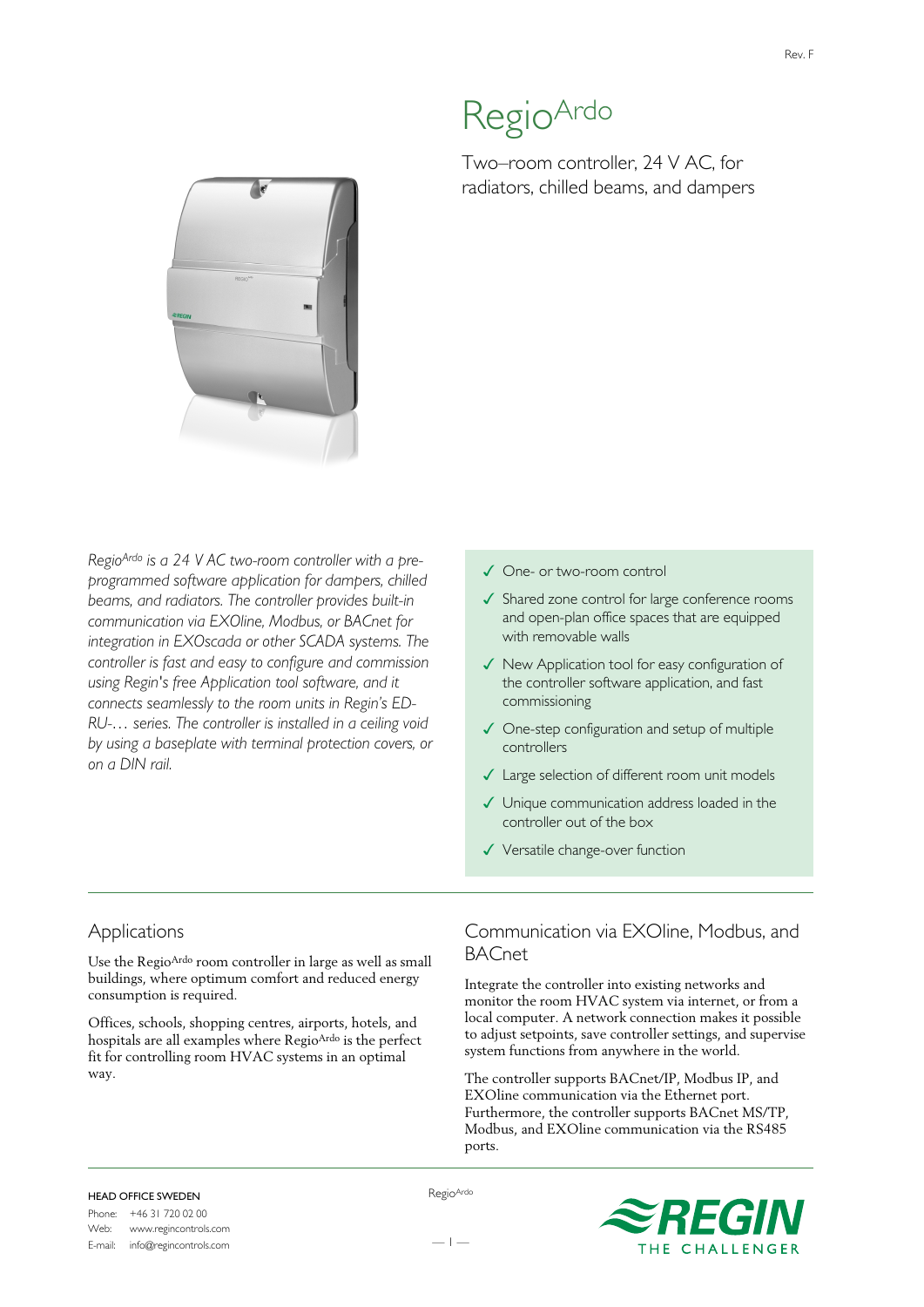## Suitable for any room HVAC system

Support practically any combination of heating, cooling, and variable air volume (VAV) devices that are part of the room HVAC system through the use of 10 selectable controller modes:

- ✓ Heating
- ✓ Heating + Heating
- $\checkmark$  Heating + Cooling
- ✓ Cooling
- ✓ Heating/Cooling (change-over)
- ✓ Heating + Heating/Cooling (change-over)
- ✓ Heating + VAV
- $\checkmark$  Cooling + VAV
- ✓ VAV
- $\checkmark$  Heating + Cooling + VAV

VAV devices can be controlled based on fresh air demand (a too high CO<sub>2</sub> level) or cooling demand, or based on both simultaneously.

# Operation with priority on comfort or energy saving

Set your room HVAC system to operate with priority on comfort or energy saving through the use of 5 different controller states:

- ✓ **Off** ► Energy saving and frost protection
- ✓ **Unoccupied** ► Energy saving
- ✓ **Standby** ► Energy saving
- ✓ **Occupied** ► Comfort
- ✓ **Bypass** ► Comfort and improved air quality through increased airflow

The controller provides several options for managing controller state changes. For example, by:

- ✓ Pressing the occupancy button on the room unit to increase the airflow.
- $\sqrt{\phantom{a}}$  Detecting presence in the room via a CO<sub>2</sub> sensor or a motion detector.
- ✓ Setting weekly time schedules.
- ✓ Issuing central commands via communication, for example, from a SCADA system.

# Application tool for easy configuration and fast commissioning

Load the same configuration into multiple controllers with one simple click.

Application tool is a user-friendly tool that allows for configuring and commissioning the controller in an efficient and time-saving way.

## 3-speed or EC fan control with additional features

Connect a 3-speed fan to the digital outputs, or connect an EC fan to an analog output. A connected fan is controlled automatically or manually via a room unit, or via communication.

In addition, the controller provides the following fan control functions:

#### ✓ **Fan boost**

Assure the person in the room that the fan is started when the occupancy button on the room unit is pressed, or when the controller detects presence.

Temporarily run the fan at an increased speed to provide a perceived cooling effect, until the cooling distribution from the cooling valve establishes.

#### ✓ **Fan kick-start**

Ensure that the EC fan starts even when the fan is fed with low voltage from the output.

#### ✓ **Fan afterblow**

As a safety precaution, use the fan to allow the electrical heating battery that is placed in the ductwork to cool off properly.

### Two-room control

Control two separate rooms independently of each other with one controller.

## Shared zone control for large rooms that are equipped with removable walls

Achieve uniform climate control in large conference rooms or open-plan office spaces that are equipped with removable walls.

By using the removable walls function, a shared zone is established in which one controller acts as a master that controls up to four other slave controllers, including their connected heating, cooling, and VAV devices.

# Room units for basic controller configuration or end-user control

Perform basic controller configuration, or let the person in the room control the room's HVAC behaviour via a connected ED-RU... room unit. Choose from a large selection of room unit models to suit your specific needs.

The ED-RU... room unit series includes models with or without display, with or without fan control buttons, as

#### HEAD OFFICE SWEDEN

Phone: +46 31 720 02 00<br>Web: www.regincontrols Web: www.regincontrols.com E-mail: info@regincontrols.com RegioArdo

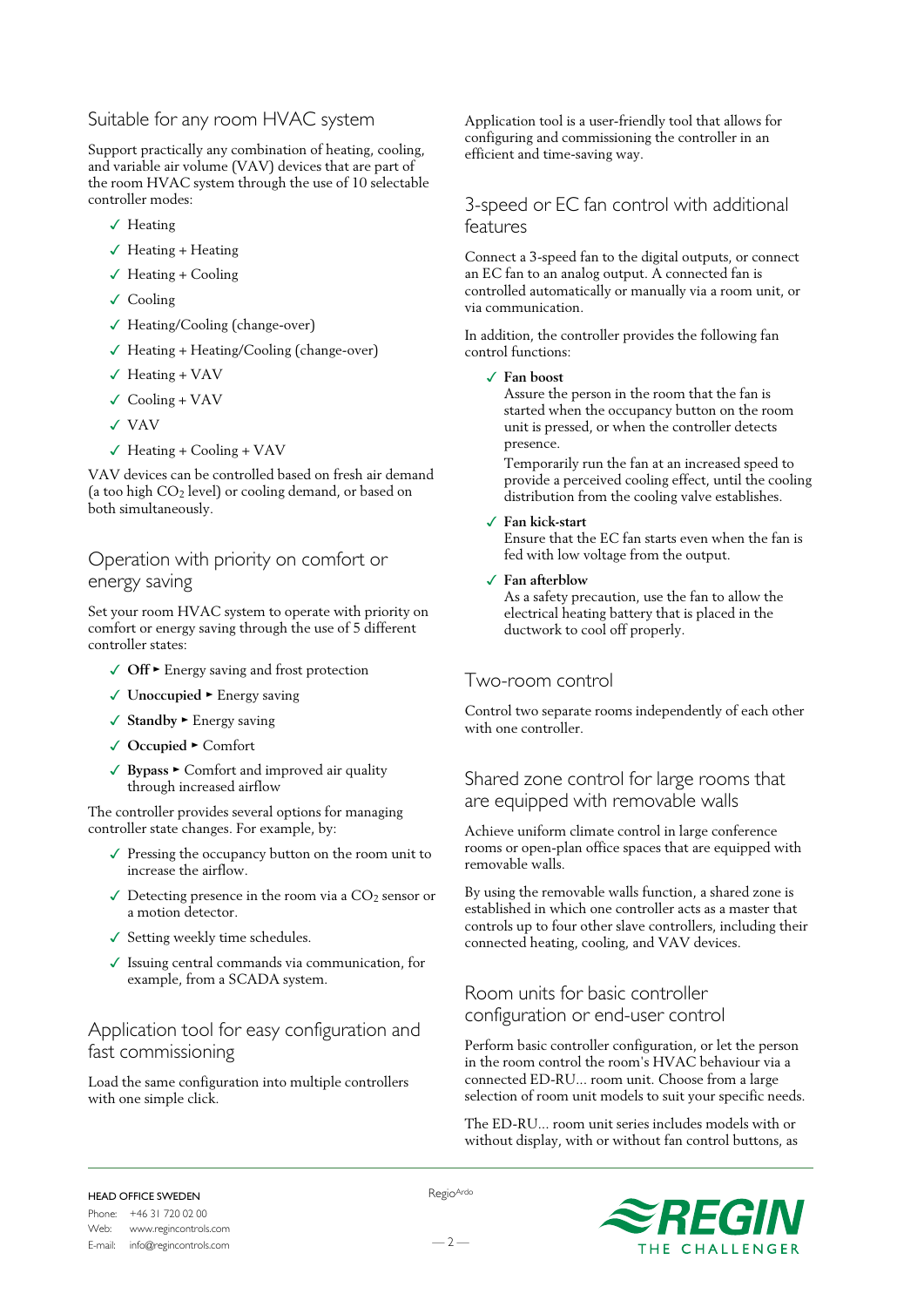well as with or without the option to perform setpoint adjustments. All room units are equipped with a built-in temperature sensor, and some models include a built-in CO<sub>2</sub> sensor.

Room units with display can be used to modify basic configuration settings in the controller, as an alternative to using Application tool.

## Versatile change-over function

Use the controller in a 2-pipe change-over system, where warm or cold media flow in the same pipes and one valve is used to regulate both the heating and cooling distribution.

The controller automatically detects when change-over occurs in the room HVAC system. Change-over detection is performed either by using a PT1000 sensor that is connected to an analog input, or by using a potential-free contact that is connected to a digital input.

## 6-way valve support

Use a 6-way valve to regulate the heating and cooling distribution.

The 6-way valve can be controlled by a 0...10 V or a 3 point actuator.

## Protection and maintenance

Protect your room HVAC system and perform automatic valve exercise.

✓ **Frost protection**

Set the controller in Off state to enable automatic frost protection for your room. This prevents frost damages by ensuring that the room temperature does not drop below 8 °C.

✓ **Condensation protection**

Avoid water dripping from the ceiling by ensuring that no condensation is created in your cooling beams.

By connecting Regin's condensation detector KG-A/1 to the controller, the cooling output signal from the controller is set to zero as soon as condensation is detected.

✓ **Valve exercise**

Set schedules for automatic valve exercise to ensure that your valves always are in good working order.

The controller can be set to perform valve exercise at any minute or hour of the day.

### Installation

Mount the controller on a DIN rail, or on a wall above a false ceiling by using the included baseplate and terminal protection covers.

The controller form factor is EURO norm, which makes it fit into a standard EURO norm cabinet.



#### HEAD OFFICE SWEDEN

 $-3-$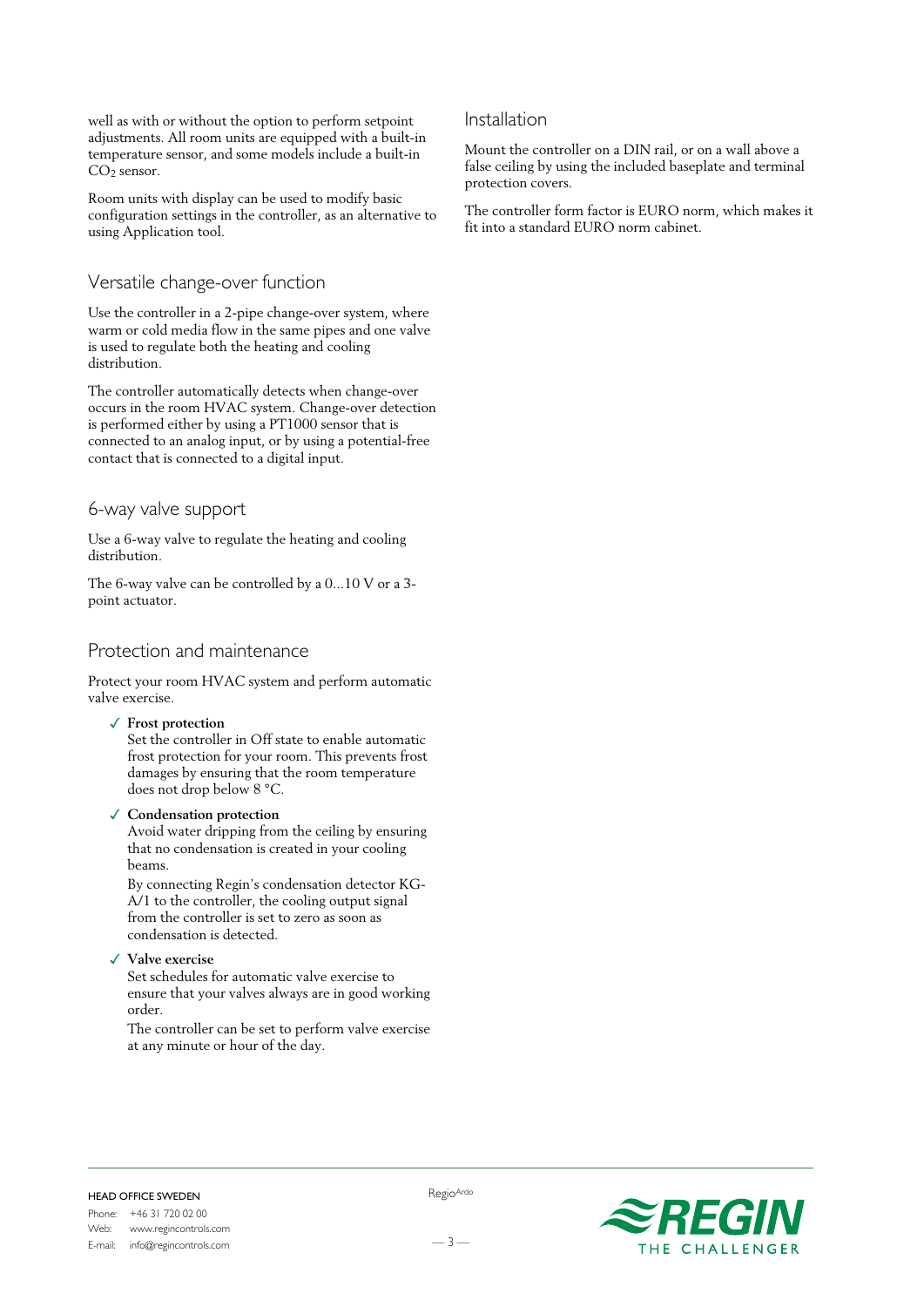# Technical data

| General data |  |
|--------------|--|
|--------------|--|

| <b>Supply voltage</b>                                                                   | 24 V AC (20.427.6 V AC)                                                                                                          |  |
|-----------------------------------------------------------------------------------------|----------------------------------------------------------------------------------------------------------------------------------|--|
| <b>Power consumption</b>                                                                | 4 VA                                                                                                                             |  |
| <b>Memory backup</b>                                                                    | Backup of memory and real-time clock function                                                                                    |  |
| <b>Battery type</b>                                                                     | CR2032 replaceable lithium cell                                                                                                  |  |
| <b>Battery life</b>                                                                     | Min. 5 years                                                                                                                     |  |
| <b>Protection class</b>                                                                 | <b>IP20</b>                                                                                                                      |  |
| Protection class, with terminal<br>protection covers                                    | <b>IP30</b>                                                                                                                      |  |
| <b>Protection class, electrical</b>                                                     | Class II                                                                                                                         |  |
| <b>Ambient humidity</b>                                                                 | Max. 95 % RH (non-condensing)                                                                                                    |  |
| <b>Ambient temperature</b>                                                              | 055 °C                                                                                                                           |  |
| <b>Storage temperature</b>                                                              | $-20+70 °C$                                                                                                                      |  |
| <b>Mounting</b>                                                                         | Wall, DIN rail                                                                                                                   |  |
| <b>Number of DIN modules</b>                                                            | 8.5                                                                                                                              |  |
| Dimensions, controller unit with<br>terminal blocks (WxHxD)                             | 149 x 136 x 58 mm                                                                                                                |  |
| Dimensions, controller unit with<br>baseplate and terminal protection<br>covers (WxHxD) | 153 x 202 x 68 mm                                                                                                                |  |
| <b>Cable connections</b>                                                                | Pluggable terminal blocks, screw (AI, AO, DI, DO, COM port 2)<br>Pluggable terminal blocks, push-in (supply voltage, COM port 1) |  |
| <b>Operating system</b>                                                                 | EXOrealC                                                                                                                         |  |

| <b>Communication ports</b> | <b>RS485</b> | <b>Ethernet</b> | Total |
|----------------------------|--------------|-----------------|-------|
| Count                      |              |                 |       |
|                            |              |                 |       |

| Inputs and outputs | Ala | <b>DID</b> | Cla | AOa | l DOb | <b>Total</b>         |
|--------------------|-----|------------|-----|-----|-------|----------------------|
| Count              |     |            |     |     |       | $\mathcal{L}$<br>∣∠∪ |

### **Inputs**

| Analogue input a (Ala)                                                                 | 010 V DC, PT1000                |  |
|----------------------------------------------------------------------------------------|---------------------------------|--|
| Digital input b (Dlb)                                                                  | Sourcing input type, GND is ref |  |
| Condensation input a (Cla)<br>Input dedicated for Regin's condensation detector KG-A/1 |                                 |  |

## **Outputs**

| Analogue output a (AOa) | $\vert$ 010 V DC, max. 5 mA, short-circuit proof |
|-------------------------|--------------------------------------------------|
| Digital output b (DOb)  | Mosfet output 24 V AC, max. 2 A, total max. 8 A  |

#### **RS485 communication port 1**

| <b>Default protocol</b>    | <b>EXOline</b>                           |  |
|----------------------------|------------------------------------------|--|
| <b>Supported protocols</b> | <b>EXOline, Modbus, BACnet MS/TP</b>     |  |
| <b>Port isolation</b>      | Galvanic common mode voltage, max. 150 V |  |
| <b>Communication speed</b> | 9600 bps (120038400 bps)                 |  |
| <b>Parity</b>              | Even, Odd, None                          |  |
| <b>Stop bits</b>           | l or 2                                   |  |

#### HEAD OFFICE SWEDEN

 $-4-$ 

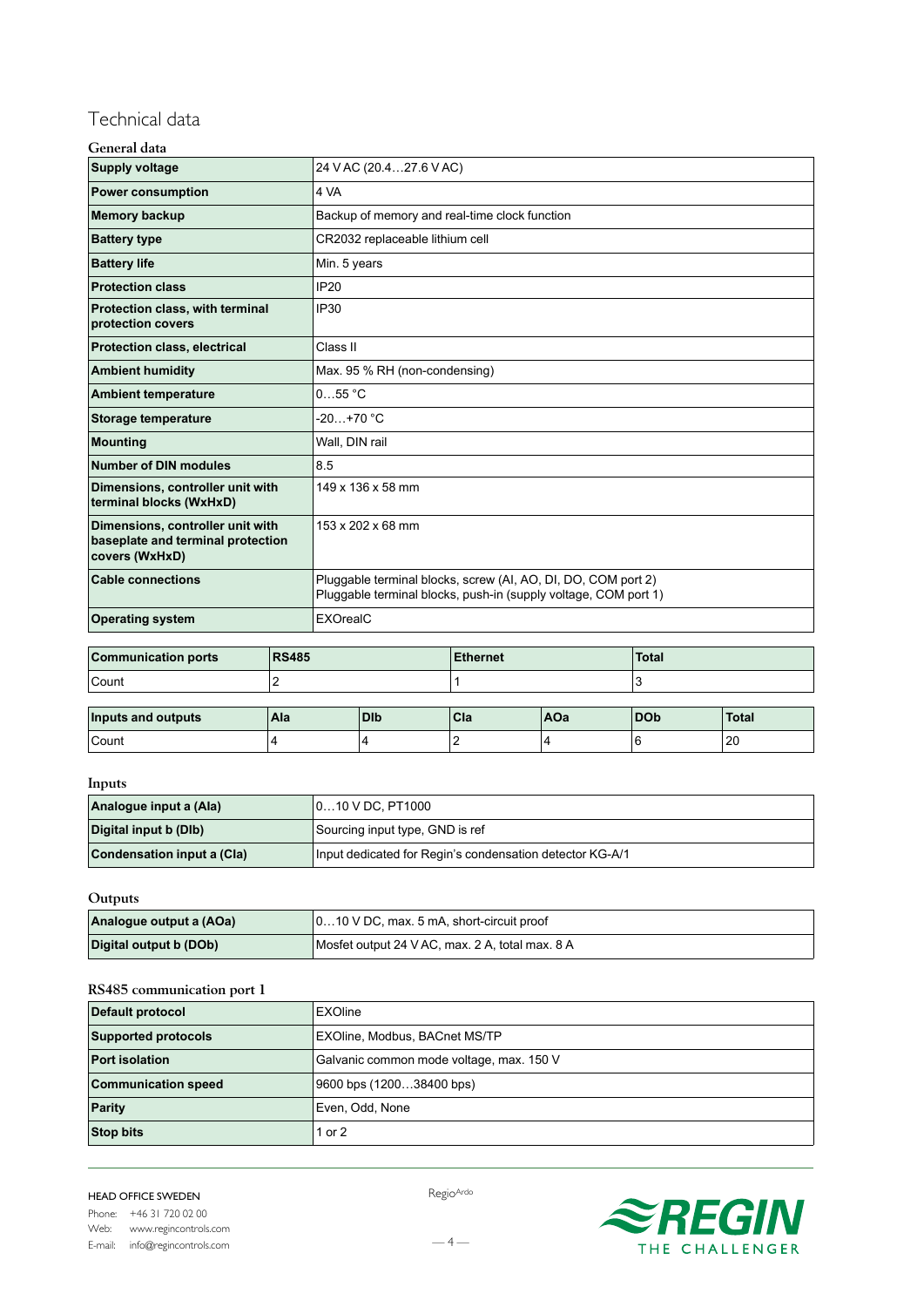### **RS485 communication port 2**

| <b>Default protocol</b>    | <b>EXOline</b>                |  |
|----------------------------|-------------------------------|--|
| <b>Supported protocols</b> | EXOline, Modbus, BACnet MS/TP |  |
| <b>Port isolation</b>      | <b>No</b>                     |  |
| <b>Communication speed</b> | 9600 bps (120038400 bps)      |  |
| <b>Parity</b>              | Even, Odd, None               |  |
| <b>Stop bits</b>           | 1 or 2                        |  |

#### **Ethernet communication port**

| Default protocol<br><b>EXOline</b>                     |                               |
|--------------------------------------------------------|-------------------------------|
| <b>Supported protocols</b>                             | EXOline, Modbus IP, BACnet/IP |
| <b>Communication speed</b><br>9600 bps (120038400 bps) |                               |

# Models

| <b>Article</b>       | <b>Description</b>                                                   |
|----------------------|----------------------------------------------------------------------|
| <b>RC-A203W-4-TP</b> | Regio <sup>Ardo</sup> with baseplate and terminal protection covers. |

# Accessories

| <b>Article</b>     | <b>Description</b>                                       |  |
|--------------------|----------------------------------------------------------|--|
| ED-RU-             | External room unit in the ED-RU- series.                 |  |
| EDSP-K3            | Cable for connecting the external room unit.             |  |
| <b>IEDSP-SPLIT</b> | Cable splitter for connecting two ED-RU- units.          |  |
| $KG-A/1$           | Condensation detector for Regio controllers.             |  |
| E-CABLE2-USB       | USB cable for configuring RegioArdo in Application tool. |  |

 $\Box$ 

# Dimensions





**[mm]**

 $-5-$ 

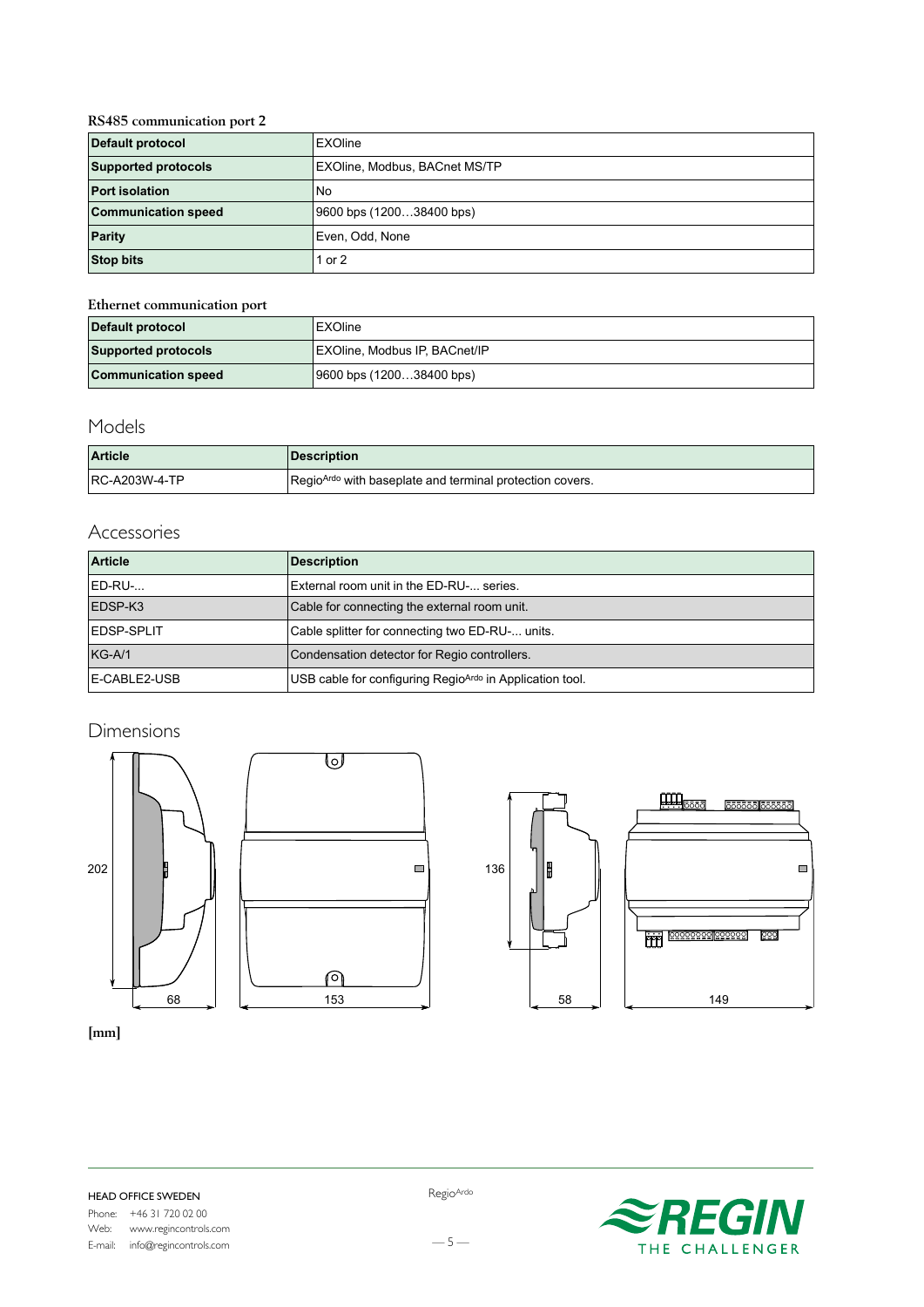Wiring



| Terminal № and<br>designator                                                             | Type                       | <b>Description</b>                                                                                              |
|------------------------------------------------------------------------------------------|----------------------------|-----------------------------------------------------------------------------------------------------------------|
| 1 G                                                                                      | Supply voltage             | 24 V AC supply voltage.                                                                                         |
| 2 G <sub>0</sub>                                                                         | Supply voltage (reference) | 24 V AC supply voltage (reference).                                                                             |
| $ \cdot  \cdot  $                                                                        | Ground                     | Earth ground.                                                                                                   |
| 10 GDO<br>14 GDO                                                                         | Supply voltage output      | 24 V AC supply voltage output for use together with digital outputs.                                            |
| 11 DO1b<br>12 DO <sub>2</sub> b<br>13 DO3b<br>15 DO4b<br>16 DO <sub>5</sub> b<br>17 DO6b | Digital output             | Mosfet output used for valve, 3-speed fan, blinds, or lighting control, or for<br>alarms or forced ventilation. |



RegioArdo

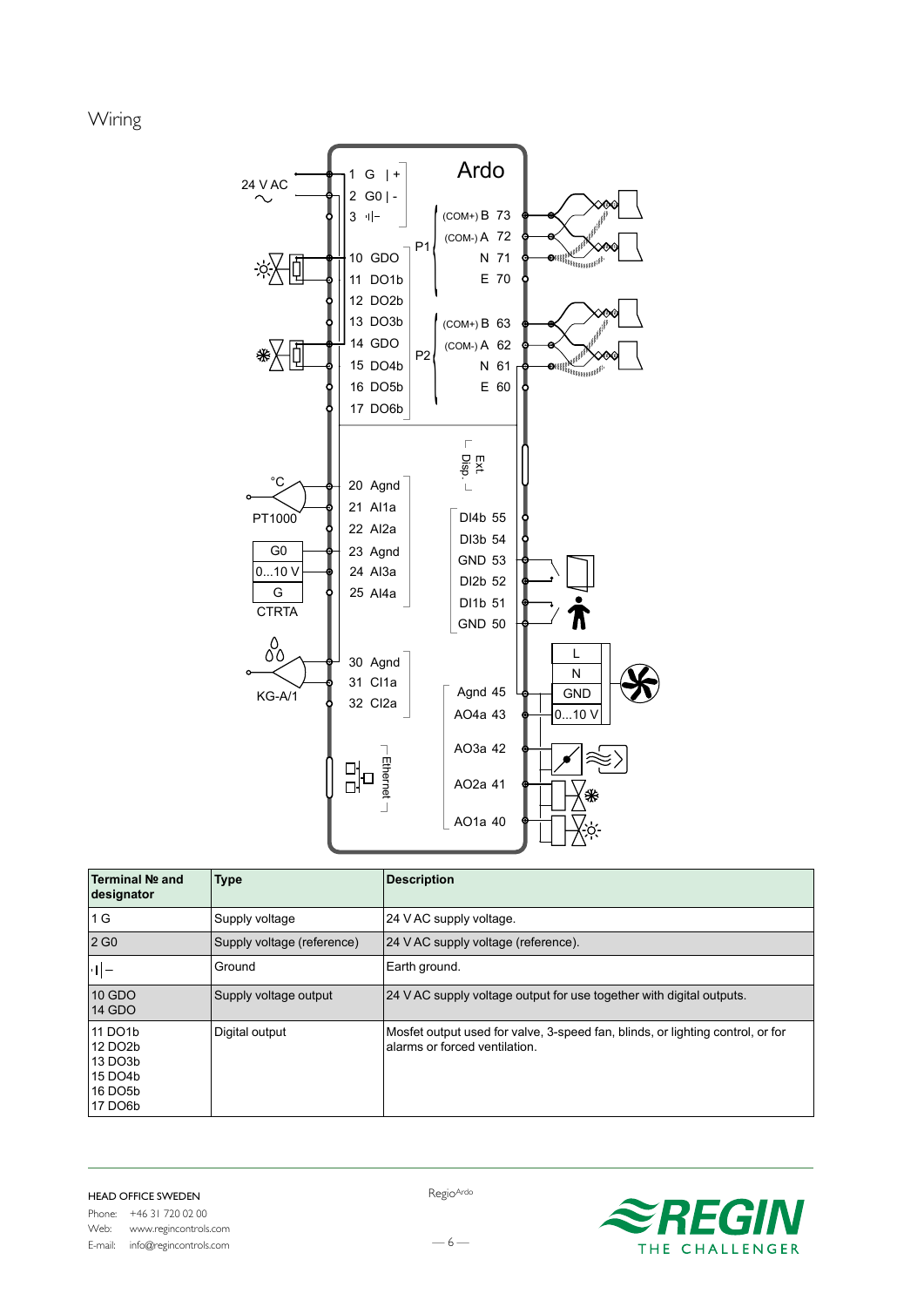| Terminal № and<br>designator                    | <b>Type</b>                              | <b>Description</b>                                                                                                                                              |
|-------------------------------------------------|------------------------------------------|-----------------------------------------------------------------------------------------------------------------------------------------------------------------|
| 20 Agnd<br>23 Agnd<br>30 Agnd<br>45 Agnd        | Analog ground                            | Signal ground for analog inputs and outputs.                                                                                                                    |
| 21 Al1a<br><b>22 Al2a</b><br>24 Al3a<br>25 Al4a | Analog input                             | Input used for change-over detection or for temperature, CO <sub>2</sub> , condensation,<br>or relative humidity sensor.                                        |
| 31 Cl1a<br>32 Cl2a                              | Condensation input                       | Input dedicated for Regin's condensation detector KG-A/1.                                                                                                       |
|                                                 | Ethernet communication port              | 8P8C modular connector used for Ethernet - TCP/IP communication.                                                                                                |
| 40 AO1a<br>41 AO2a<br>42 AO3a<br>43 AO4a        | Analog output                            | Output used for valve, damper, or EC fan control.                                                                                                               |
| <b>50 GND</b><br><b>53 GND</b>                  | Digital ground                           | Signal ground for digital inputs.                                                                                                                               |
| 51 DI1b<br>52 DI2b<br>54 DI3b<br>55 DI4b        | Digital input                            | Input used for presence, open window, or change-over detection.                                                                                                 |
| Ext. Disp.                                      | External display communica-<br>tion port | 4P4C modular connector used for communication with an ED-RU- room<br>unit.                                                                                      |
| 60 E<br>61N<br>62 A<br>63B                      | RS485 communication port                 | RS485 connector used for communication via BACnet, or for master/slave<br>communication via Exoline or Modbus.<br>This connection is not galvanically isolated. |
| 70 E<br>71N<br>72 A<br>73B                      | RS485 communication port                 | RS485 connector used for communication via BACnet, or for master/slave<br>communication via Exoline or Modbus.<br>This connection is galvanically isolated.     |

The ED-RU-… room unit is connected to the controller by using a Regin EDSP-K3 cable, as shown in the following wiring diagram.



| Terminal № and designator | <b>IEDSP-K3 wire color</b> |
|---------------------------|----------------------------|
| 10 G                      | <b>Black</b>               |
| 11 G <sub>0</sub>         | <b>White</b>               |
| 42 A                      | Yellow                     |
| 43B                       | <b>Brown</b>               |

E-mail: info@regincontrols.com

RegioArdo



 $-7-$